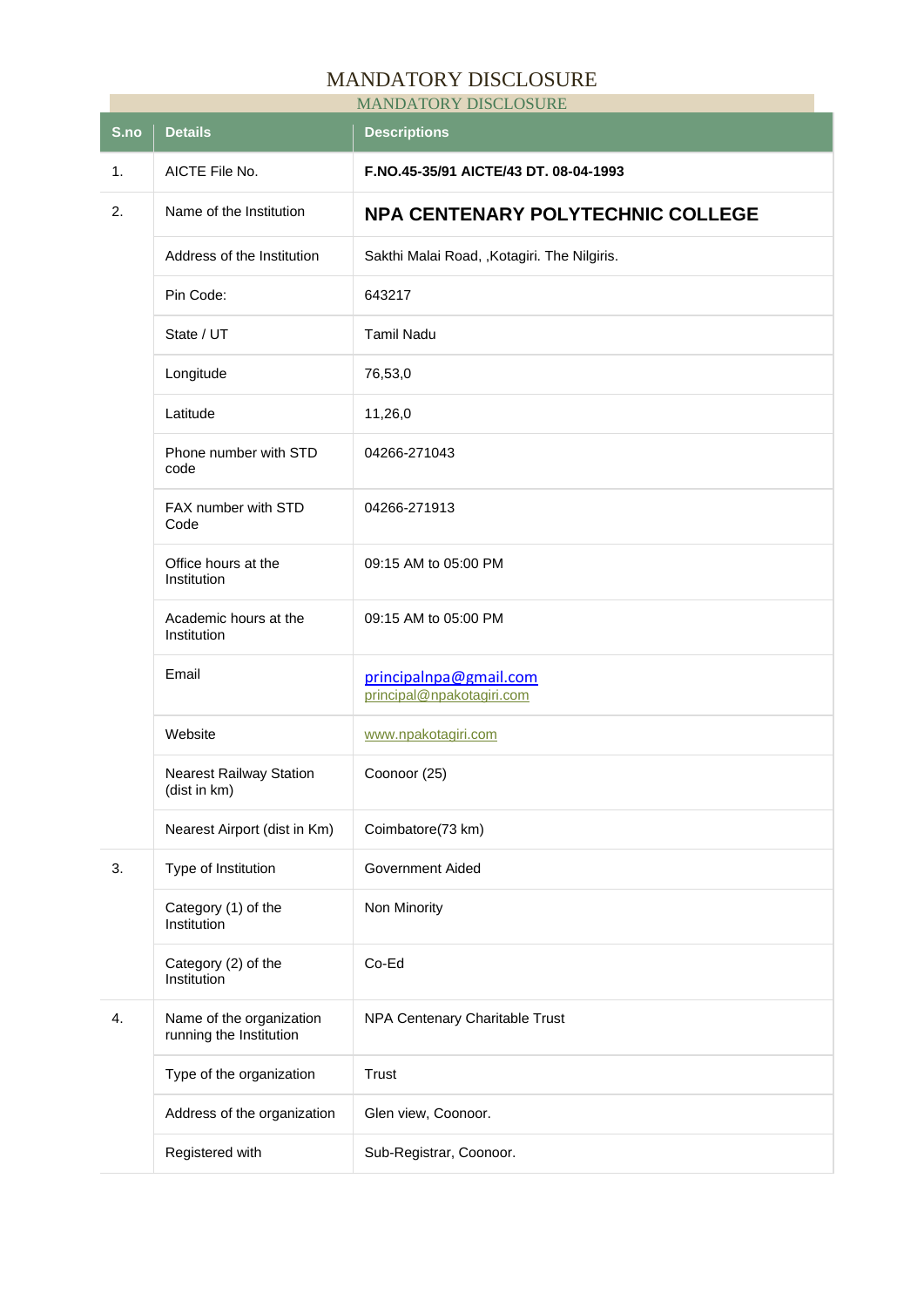|     | Registration date                                                                   | 06.12.1989                                                                                                                                                                                                                                                                                                                                                                                                                           |
|-----|-------------------------------------------------------------------------------------|--------------------------------------------------------------------------------------------------------------------------------------------------------------------------------------------------------------------------------------------------------------------------------------------------------------------------------------------------------------------------------------------------------------------------------------|
| 5.  | Name of Affiliation Body                                                            | Directorate of Technical Education                                                                                                                                                                                                                                                                                                                                                                                                   |
|     | Address                                                                             | Guindy Chennai- 600025                                                                                                                                                                                                                                                                                                                                                                                                               |
|     | Website                                                                             | www.tndte.com                                                                                                                                                                                                                                                                                                                                                                                                                        |
| 6.  | Name of Principal                                                                   | Dr.I.Alfred Ebenezer                                                                                                                                                                                                                                                                                                                                                                                                                 |
|     | <b>Exact Designation</b>                                                            | Principal                                                                                                                                                                                                                                                                                                                                                                                                                            |
|     | Phone number with STD<br>code                                                       | 04266-271043                                                                                                                                                                                                                                                                                                                                                                                                                         |
|     | FAX number with STD code                                                            | 04266-271913                                                                                                                                                                                                                                                                                                                                                                                                                         |
|     | Email                                                                               | principalnpa@gmail.com<br>principal@npakotagiri.com                                                                                                                                                                                                                                                                                                                                                                                  |
|     | <b>Highest Degree</b>                                                               | PhD                                                                                                                                                                                                                                                                                                                                                                                                                                  |
| 7.  | Correspondent                                                                       | Mr.Prashant Bhansali                                                                                                                                                                                                                                                                                                                                                                                                                 |
| 8.  | Name of the Programmes<br>approved by AICTE                                         | 1. Mechanical Engineering<br>2. Electrical & Electronics Engineering<br>3. Computer Engineering<br>4. Automobile Engineering (SS)                                                                                                                                                                                                                                                                                                    |
| 9.  | Student feedback<br>mechanism on Institutional<br>Governance/Faculty<br>performance | 1. Every Semester the feedback from students with regard to the faculty<br>performance is collected. The suggestions for improvement in<br>performance are communicated to the faculty members. Senior faculty<br>helps the junior faculty in overcoming the difficulties and help in<br>implementing the suggestions indicated based on student feedback.<br>2. Every faculty member will submit staff self-appraisal by the end of |
|     |                                                                                     | every semester to the concerned departmental HODs. HOD will forward<br>Principal<br>with<br>his<br>remarks.<br>the<br>the<br>to<br>same                                                                                                                                                                                                                                                                                              |
|     |                                                                                     | 3. Suggestion box/Complaint box is situated in the institute for students in<br>the college                                                                                                                                                                                                                                                                                                                                          |
| 10. | Name of Head of Institute                                                           | Dr.I.Alfred Ebenezer                                                                                                                                                                                                                                                                                                                                                                                                                 |
|     | Designation                                                                         | Principal                                                                                                                                                                                                                                                                                                                                                                                                                            |
|     | Department                                                                          | <b>Mechanical Engineering</b>                                                                                                                                                                                                                                                                                                                                                                                                        |
|     | Date of join Institution                                                            | 11.09.1991                                                                                                                                                                                                                                                                                                                                                                                                                           |
|     | Qualifications                                                                      | PhD                                                                                                                                                                                                                                                                                                                                                                                                                                  |
|     | <b>Total Experience in Years</b>                                                    | 32                                                                                                                                                                                                                                                                                                                                                                                                                                   |
|     | Papers published                                                                    | 12                                                                                                                                                                                                                                                                                                                                                                                                                                   |
|     | Projects Guided                                                                     | 10                                                                                                                                                                                                                                                                                                                                                                                                                                   |
|     | Books published                                                                     | 01                                                                                                                                                                                                                                                                                                                                                                                                                                   |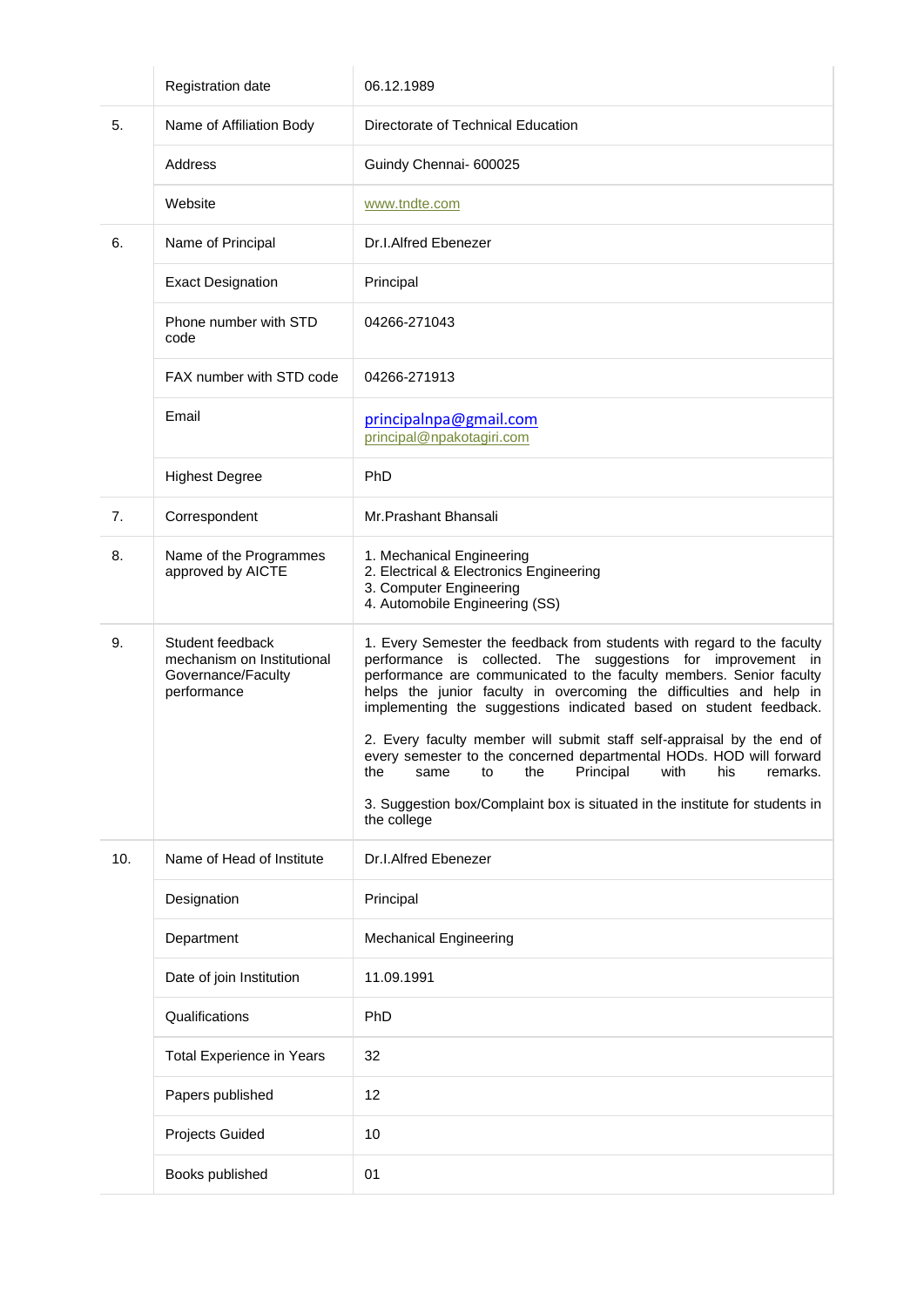| 11. | Faculty                                            |                                                                                                                                                                                                                       |
|-----|----------------------------------------------------|-----------------------------------------------------------------------------------------------------------------------------------------------------------------------------------------------------------------------|
|     | <b>Mechanical Engineering</b>                      | K.SUBRAMANI<br>T.JOTHIRAM<br>H.HARIKRISHNAN<br><b>B.GOPINATH</b><br>N.VASUDEVAN<br>R.MANJULA<br><b>MANGALA GOWRI</b><br>D.BANUPRIYA<br><b>RADHA</b>                                                                   |
|     | <b>Electrical &amp; Electronics</b><br>Engineering | R.SUBRAMANIAN<br>R.VELMURUGAN<br><b>B.RAMESH</b><br>RAVINDRANATH<br>R.BARATHAN<br><b>DELFINE CASILDA</b><br><b>DIVYA CHANDER</b>                                                                                      |
|     | <b>COMPUTER</b><br><b>ENGINEEIRNG</b>              | M.SURESHBABU<br><b>H.GANESH</b><br>H.RAJENDRAN<br>V.K.DINESH KUMAR<br>R.MAHALAKSHMI<br>M.KRISHNAMURTHY<br>S.N.SRINIVASAN<br><b>POORANI</b>                                                                            |
|     | <b>AUTOMOBILE</b><br><b>ENGINEERING</b>            | SHRINIVASAKUMAR<br><b>IMMANUVEL SATHISH</b><br><b>VENKRATHIGA V</b><br>MANIKANDAN<br><b>GOWTHAM</b><br><b>TAMILSELVAN T</b><br>THIYAGARAJ<br>YUVAREKA<br><b>ANISHA</b>                                                |
|     |                                                    |                                                                                                                                                                                                                       |
| 12  | <b>ADMISSION</b>                                   | Diploma in Mechanical Engineering<br>- 60 intake<br>Diploma in Electrical & Electronics Engineering - 60 intake<br>Diploma in Computer Engineering<br>- 60 intake<br>Diploma in Automobile Engineering<br>- 60 intake |
|     |                                                    |                                                                                                                                                                                                                       |